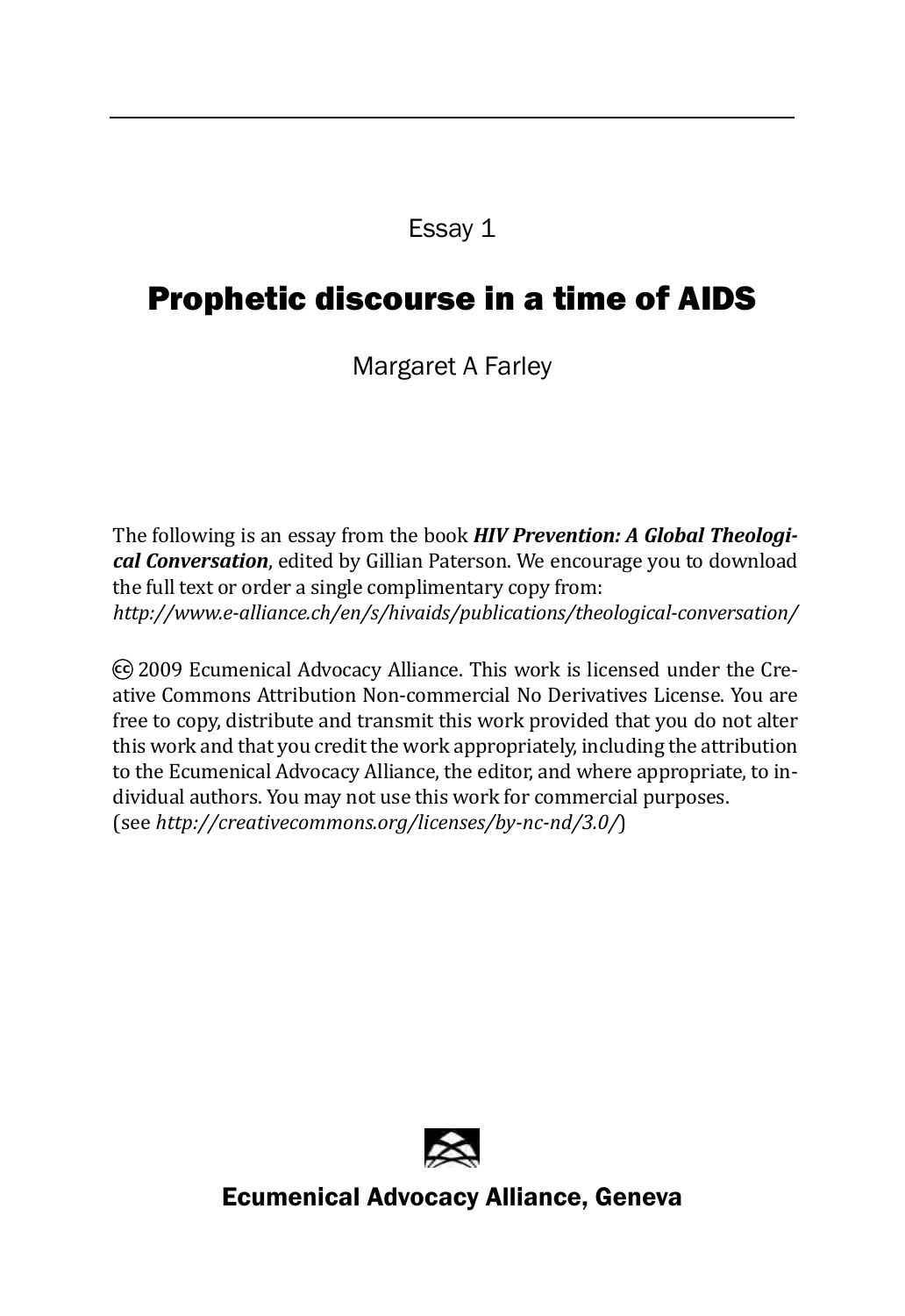Essay 1

# Prophetic discourse in a time of AIDS

Margaret A Farley

*Dr Margaret A Farley is Gilbert L. Starck Professor Emerita of Christian Ethics at Yale University Divinity School.*

When I was asked to write about 'prophetic discourse' for this collection, I was conflicted as to whether the term 'prophetic' is helpful in describing or in providing guidance for the task of preventing the spread of HIV and AIDS in our world today. Prophetic discourse has many meanings, even when it is located paradigmatically in the traditions of the biblical prophets. These prophets were individuals who were called and commissioned by God, usually to deliver a message to God's people: as Cathleen Kaveny notes in her new work on the values and dangers of prophetic language in contemporary ethical and political contexts.<sup>1</sup> The divine message frequently took the form of social critique and reform. 'The prophet,' Abraham Heschel maintained, 'was an individual who said "No" to his society, condemning its habits and assumptions, its complacency [and] waywardness . . . His fundamental objective was to reconcile [human persons with] God.<sup>'2</sup>

<sup>1</sup> Cathleen M Kaveny analyses the meanings of 'prophetic' in her 'Prophecy and Casuistry: Abortion, Torture, and Moral Discourse', *Villanova Law Review* 51 (2005): 499-579. In drawing on biblical scholars and ethicists, she is trying to get to the heart of the matter, so that 'prophetic' can resonate with the persons and ministries of the Hebrew Bible/Old Testament prophets yet take on different nuances as it is relevant today.

<sup>2</sup> Abraham J. Heschel, *The Prophets*, vol. 1 (1969), as cited in Kaveny, 506.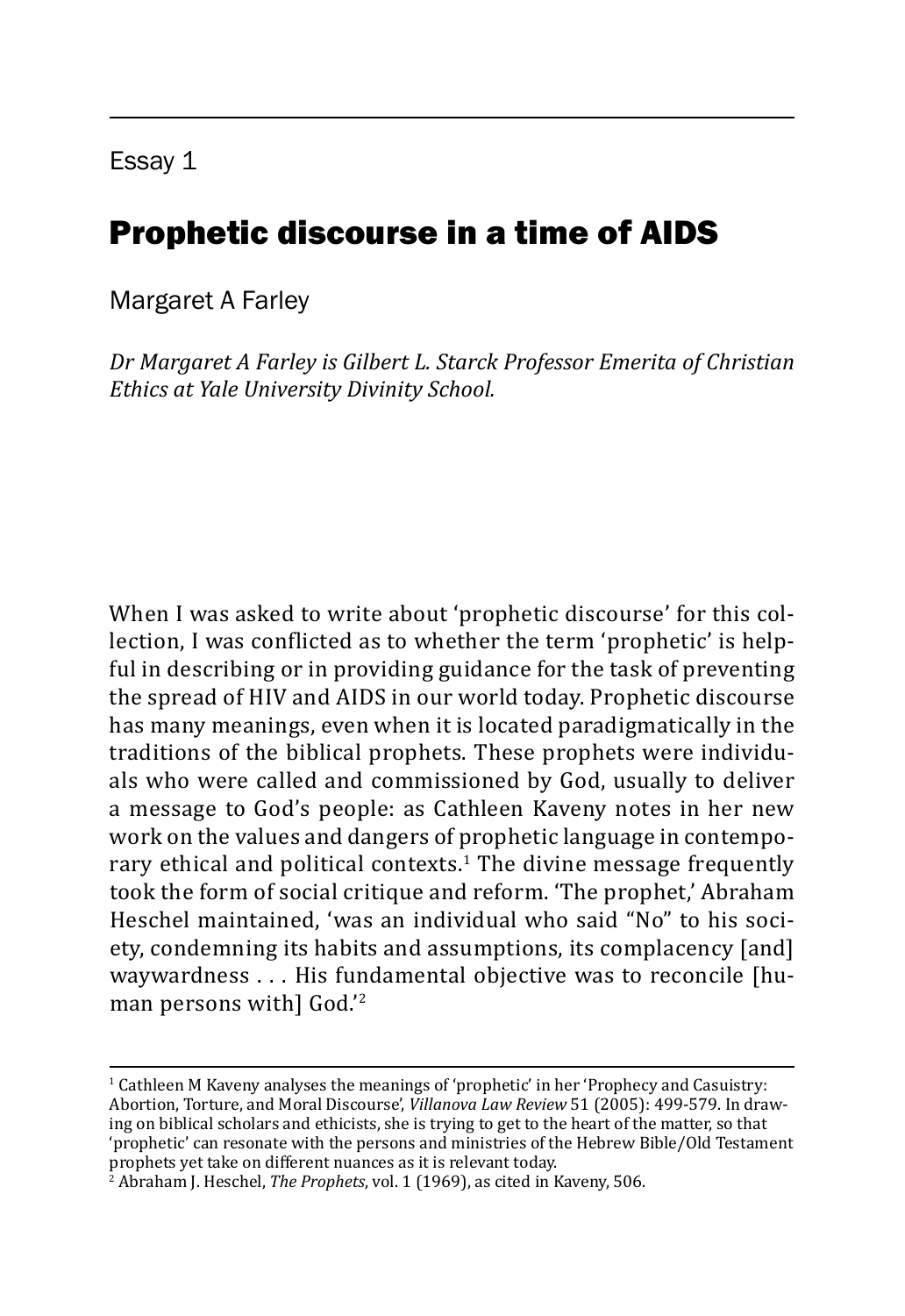Since biblical times, though, individuals and groups have engaged in 'prophetic' discourse without claiming to be prophets in the Hebrew Bible or Old Testament sense – without, that is, claiming to have a message or a commission actually and directly from God. Like the biblical prophets, however, their language and rhetoric typically express religious or moral indictments; they address basic moral concerns; their appeal is to the 'heart' not only the 'head'; and they offer a vision of a future that is better than the present.<sup>3</sup> Prophetic discourse, therefore, does not issue in what today we would call 'dialogue'; it aims for changes of heart just by the power of its message.

Insofar as these characterizations of prophetic discourse are accurate, I have some reservations about its usefulness as a primary form of advocacy regarding HIV and AIDS prevention. Integrating multiple approaches to prevention, and mediating disagreements about both means and ends, require more than indictments, more than 'conversation-stoppers', more (though not less) than appeals to the heart. Nonetheless, because HIV and AIDS prevention must ultimately address some of the most profound issues in human life and experience, there is perhaps inevitably the need and the potential for it to become prophetic. No one in biblical times simply 'decided' to be prophetic; nor can that be done today. What we can do, however, is to shape the aims and actions of prevention in ways that awaken and change people in response to the HIV and AIDS pandemic.

Insofar as those who work at prevention can do this, they may indeed 'find' themselves to have been and to be prophetic. What I offer here, then, are three considerations for the use of prophetic discourse in relation to HIV and AIDS prevention if it is indeed to be 'prophetic'. These considerations relate first to context, then to manner, and finally to content for such discourse.

<sup>3</sup> See James M. Gustafson, *Varieties of Moral Discourse: Prophetic, Narrative, Ethical, and Policy* (1988), as cited in Kaveny, 502-507.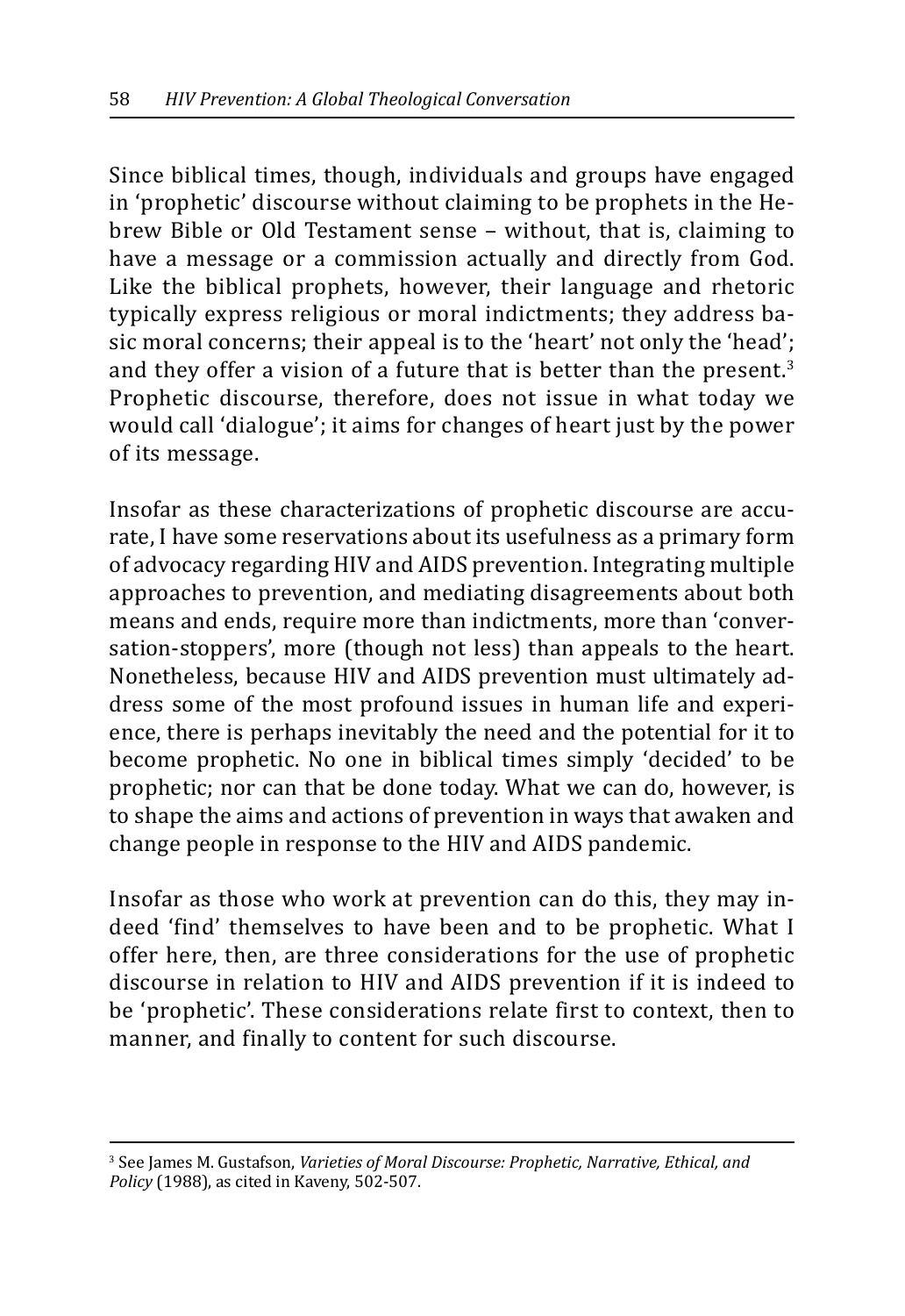#### 1. Context

Prophetic discourse tends to arise in contexts where needs are massive and injustice reigns. Surely the AIDS pandemic is the result of as well as the generator of such contexts. We have sisters and brothers everywhere who are threatened with grave illness, or who are already sick unto death. Lives are disrupted; families are devastated; and ordinary hopes are challenged in every way. I need not detail the multi-layered and interlinked problems of which we are already starkly aware. Justice issues abound – from those embedded in aspects of globalization, to those rigidified in gendered and sexual patterns of relationships; from local and international poverty and the sufferings it spawns, to the terrible racial, geographical, and class imbalances in access to life-saving medicines.

#### HIV Prevalence

For those struggling on all fronts against HIV and AIDS, the *AIDS Epidemic Update* published in December 2007 by UNAIDS and WHO offers good news.4 The number of people living with HIV worldwide appears to have levelled off; the number of new HIV infections is estimated to have peaked in the late 1990s and to have gone down in 2007. At first glance, this makes it look as if prevention has worked, at least to some degree, and the raging fires of the pandemic may have been contained. At second glance, the news is confusing and not good enough.<sup>5</sup> It is confusing because it may reflect better methods of epidemiological and demographic research, but not any real decline in prevalence. It is not good enough because, however the facts are presented, it remains the case that in 2007 at least 33.2 million people were living with HIV; 2.1 million people died of AIDS; and 2.5 million more people were

<sup>4</sup> *AIDS Epidemic Update* (Geneva: Joint United Nations Programme on HIV/AIDS and World Health Organization, December 2007), downloaded November 20, 2007, from http://www.unaids.org/en/HIV\_data/2007EpiUpdate/default.asp.

<sup>5</sup> The accompanying UNAIDS Fact Sheet maintains that the downward revisions are 'due mainly to improved methodology, better surveillance, and changes in key epidemiological assumptions.' This presumably means that earlier estimates were somewhat inflated because of less adequate epidemiological and demographic research.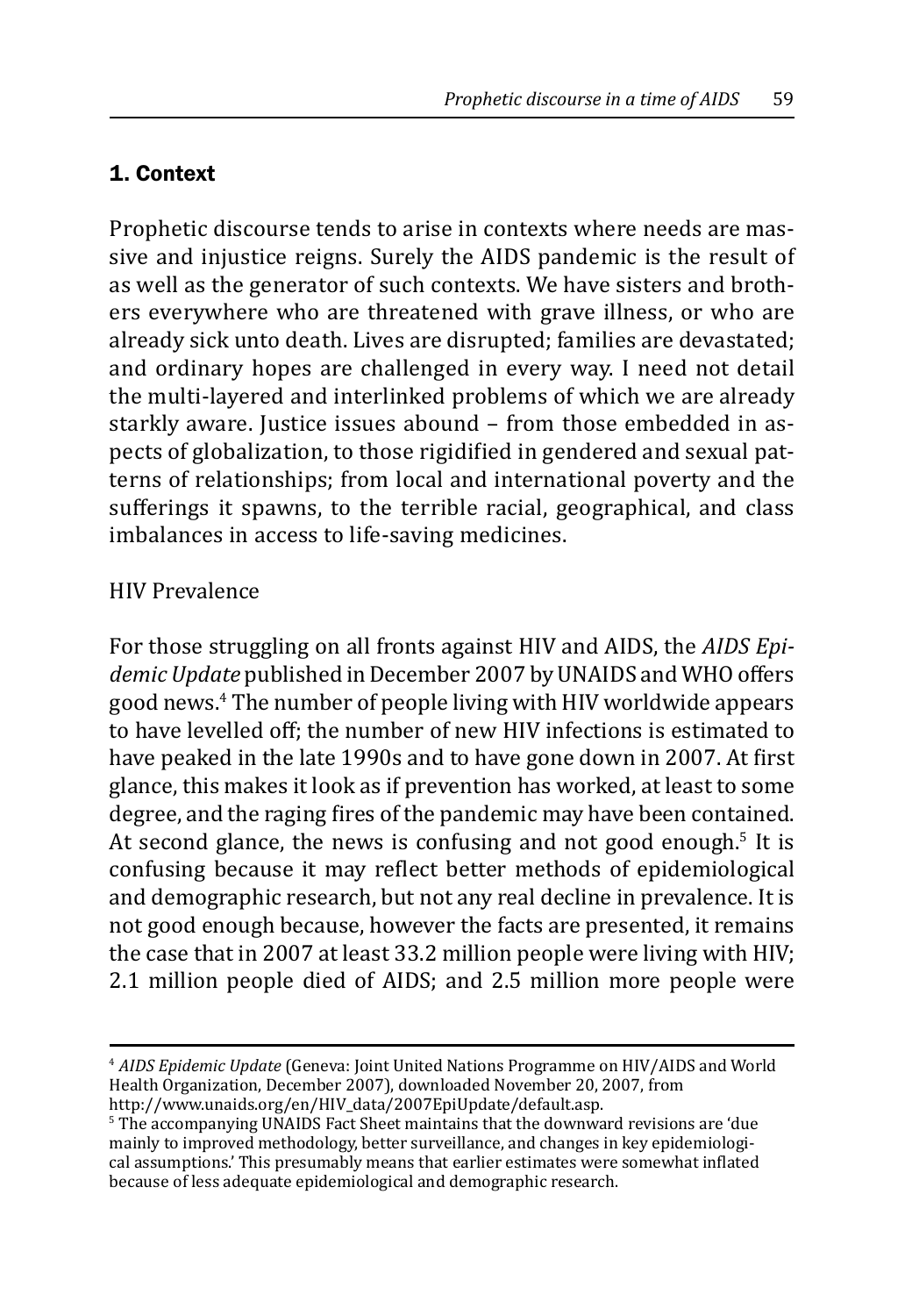newly infected. For those who have experienced the pandemic in the Global South, particularly sub-Saharan Africa, news of reduced prevalence and incidence is important, but it does not change the concrete experience of a situation that remains dire. When a Kenyan woman with whom I worked heard of the decline in HIV prevalence suggested by the new report, she shook her head in puzzlement and said simply, 'It may be because we all have died'.

### World Church

The context for prophetic discourse regarding HIV prevention encompasses not only societies but churches. Biblical prophets, after all, spoke more to the people to whom they belonged than to other peoples who might be oppressing them. There is no doubt that churches (as well as temples and mosques) have been in the forefront of responses to HIV and AIDS – in some countries providing more than forty per cent of the care of the sick and dying, and also making important strides in education, counselling, and multiple forms of support. More, of course, is needed. As context for prophetic discourse, however, perhaps the most important element undergirding any widespread response from religious traditions and institutions is the developing self-understanding of their own reality. For the Christian churches, in particular, this involves new insight into the meaning of Christianity as 'world church'. Unfortunately, many Christians still understand 'world church' to mean that the Christian gospel has been taken to the far corners of the world. But ours is a time when the concept of 'world church' has a different content and provides a different call. Now more and more Christians recognize that the Christian gospel was never meant to be only or even primarily a Western European or North American gospel exported like the rest of Western culture to other parts of the world. At last we must all realize that God's self-revelation can not only be *received* in every language and culture, but *given*, spoken out of every language and culture. We stifle its possibilities when any one culture claims nearly total control over its forms.

Two consequences follow from a growing understanding of what it means to be 'world church'. The first of these is tied to the fact that the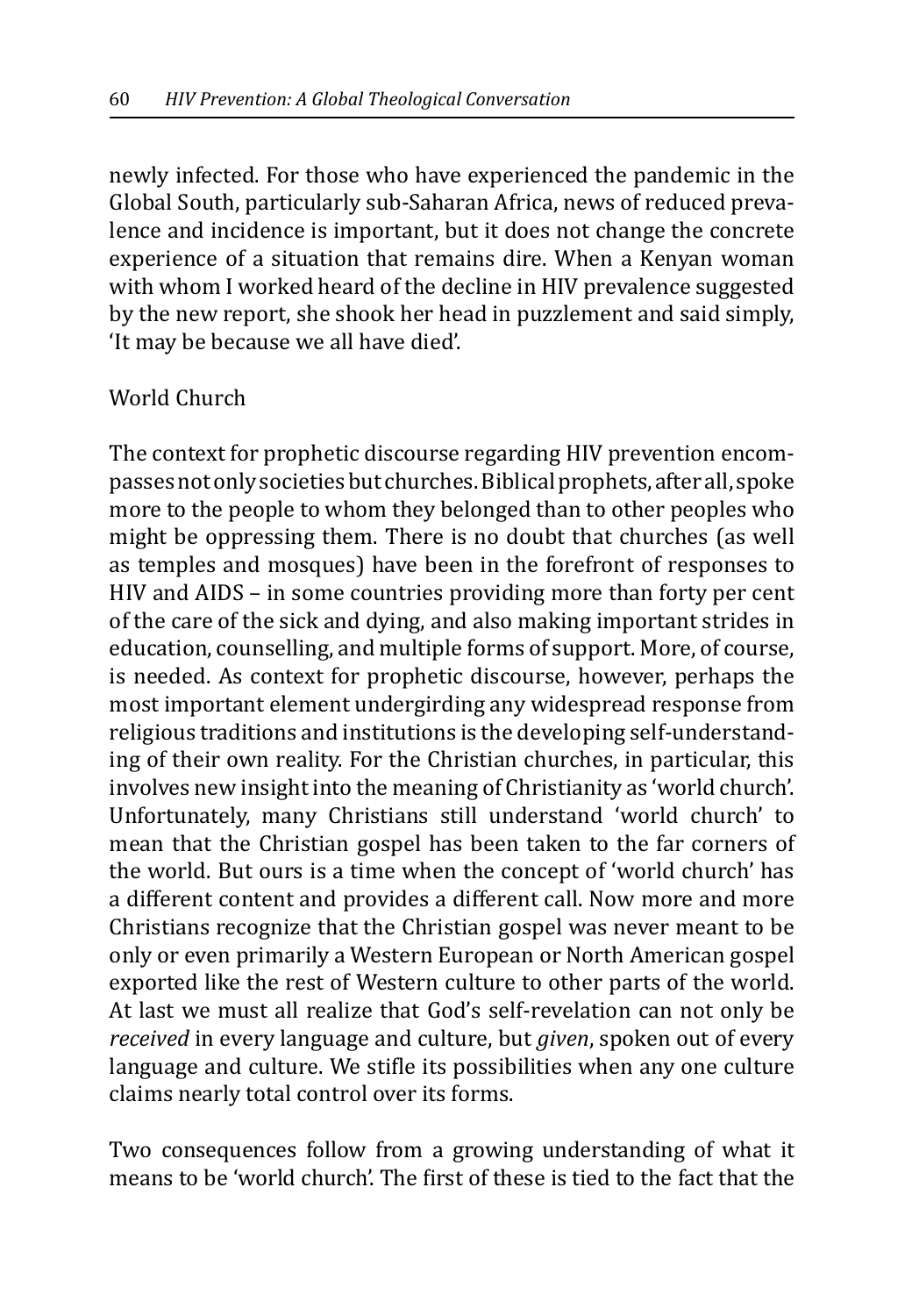church has not always thought about itself in this way. In the past, *Western* Christianity exported teachings (in relation, for example, to sexuality and the status of women) that are part of the problem now with HIV and AIDS in formerly missionary countries. The imposition of attitudes and practices shaped by Western culture had the effect of destabilizing traditional cultures in, for example, Africa. These attitudes and practices now intermingle confusedly with traditional practices and with modern secular (and largely Western) practices, all together contributing to the spread of HIV and reinforcing stigma and shame. Recognizing this gives a wake-up call to all Christians to re-examine certain teachings and attitudes, in the light of what is needed to stop the relentless sickness and dying. Insofar as some teachings of the church are part of the problem, we are all responsible for part of the remedy.

The second consequence of developing understandings of what it means to be 'world church' is or can be a growing clarity among all Christians – whether in Africa or Europe or China or the USA - that they are *all equal* sharers in the one life of the church, partakers in the one Life of the Spirit of God. All are therefore called to bear the burdens of one another when the church in one part of the world is in dire need. If the church has AIDS, if the Body of Christ has AIDS, then no Christian is spared this devastation. Insofar as AIDS is a problem for the churches of Africa (or of Australia, East Asia, Europe, or the USA), it is a problem for us all. The gospel comes to us and is received by us – all together across this world; and it calls us not just to assist one another but to stand in solidarity with all, especially with those who are most vulnerable or who suffer the most. This truth characterizes the context for prophetic discourse, the context in which co-believers need a prophetic word of challenge as well as comfort.

#### 2. Manner of Prophetic Discourse

I turn now to my second consideration, what I have called the 'manner' of engaging in prophetic discourse. What I offer here are somewhat bare statements, assertions rather than full arguments. I do not assume they are all self-evident; but I place them on the table in a way that suggests that they are at least plausible.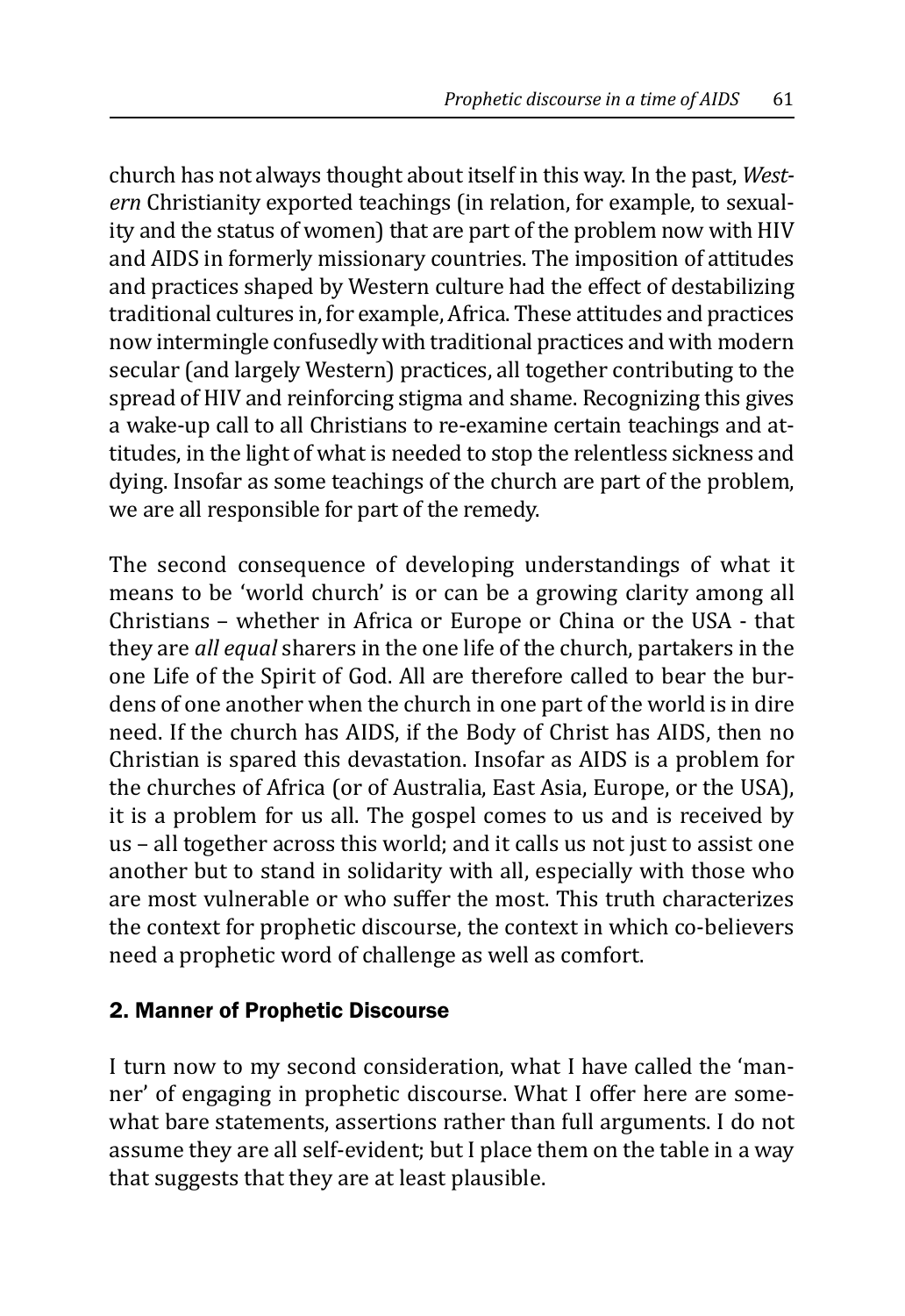First, although prophets are known for their clarion calls to repentance, their social criticism, and even their condemnations, their success depends on whether they also *energize and offer hope*. 6 The biblical prophets spoke out of and back into their own communities. Their words were born in humility yet conviction; they aimed finally not at condemnation but at reminding the people of a future dependent upon common memories, shared hopes, and present actions. The community for prophets in the context of HIV and AIDS is the human community as well as the community of the church.

Second, prophetic discourse in a time of AIDS cannot arrogate to itself sole platforms, silencing other voices, as if it alone were sufficient. Indeed, the effectiveness of prophetic discourse today, especially in the context of HIV prevention, may well depend on its respect for and inclusion of other modes of discourse – for example, social analysis, empirical evidence, and practical reasoning. In a context where no one has yet succeeded in finding the perfect policy, the certain remedy, prophets do well to *call for dialogue* and not simply obedience.

Third, it is not so very difficult to awaken many people to the demands of the dire situation of HIV and AIDS in the world. What follows this awakening, however, is difficult indeed. For, when compassion stirs, it can be overwhelmed by the problem of 'too much or too little'. As it did for Elijah, the mountain can appear too high; or as Naaman saw it, the Jordan River can appear too lowly. In the face of the 'mountain' of HIV and AIDS, prevention can appear too great and intractable a problem; and whatever is 'at hand' to do can seem too little. Numbness threatens at every turn. Prophetic discourse, therefore, must safeguard its speakers and hearers from the despair that calls them to the broom tree, and the skepticism that scorns a little river in a strange land. It must, therefore, include the *specification of concrete ways*, or particular actions that are present enough and possible for persons and groups to undertake.

<sup>6</sup> See Walter Brueggemann's *The Prophetic Imagination* (Philadelphia: Fortress Press, 1978), 14.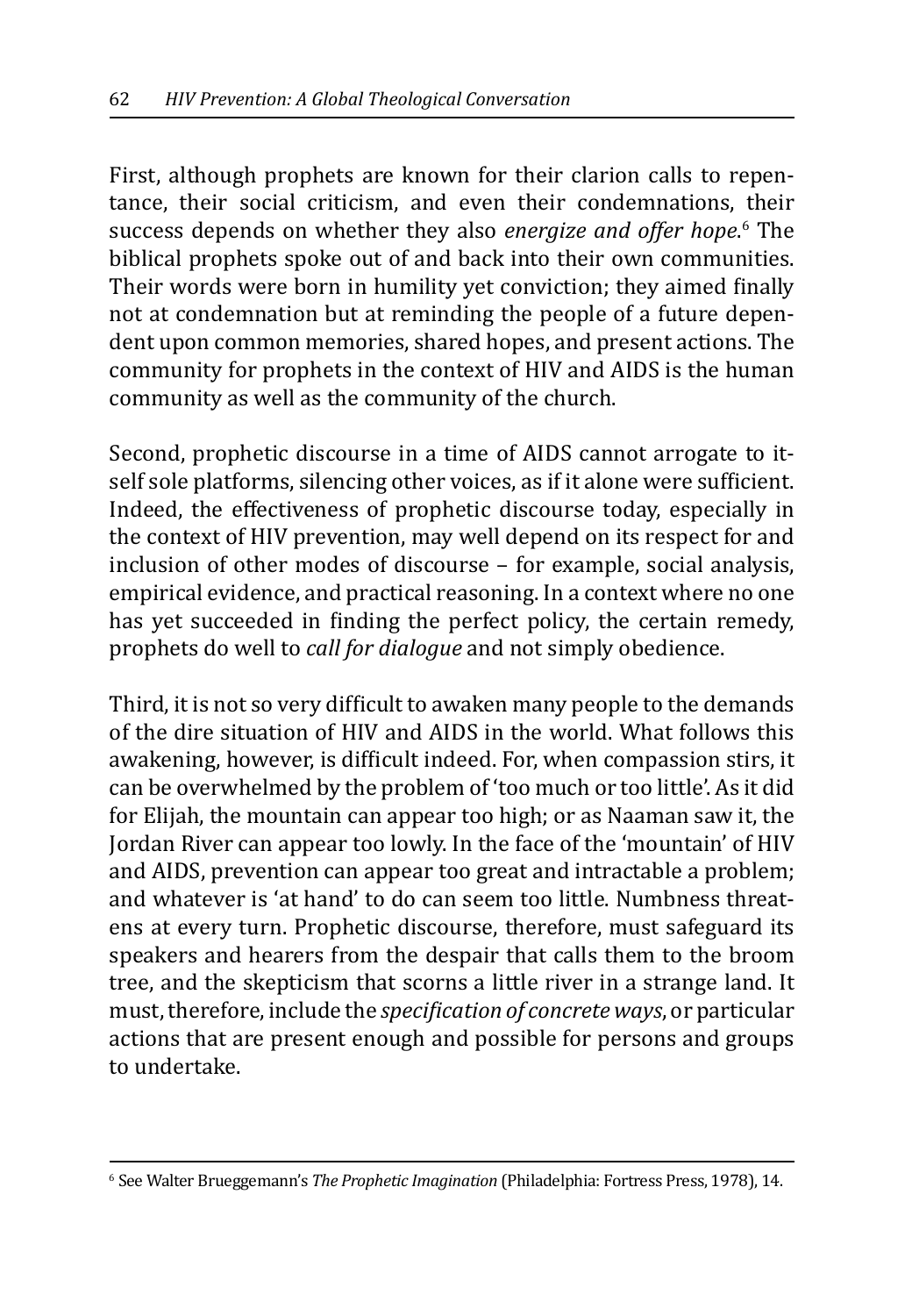Fourth and last, prophets are shaped by their own experience. But just whose is the experience that is needed to engage in prophetic discourse in a time of AIDS? Gustavo Gutierrez once asked: can theology be done by the poor?' Do oppressed and believing people have a right to think and to speak? Is it not the poor themselves who can reimagine and re-appropriate the gospel? There is of course no telling from where prophets may arise, yet the question must be pondered: whoever should bring a prophetic word to the context of HIV or AIDS. should not those who are most grievously infected and affected be among them? Are their insights into the non-necessity of the present situation needed if prophetic discourse is to make a difference? If so, how shall they find their voice, and with whom can they stand as they prophesy before the powers of the church and the world?

### 3. Content of Prophetic Discourse in a Time of AIDS

I come, finally, to a consideration of the content of prophetic discourse, especially as it relates to advocacy for prevention. Let me begin by saying that we already have prophetic individuals and organizations among us, and I have no intention of trying either to replicate or substitute for the hard work as well as eloquent prophecy they have given us. I refer to the contributions of, for example, Michael Kelly, Robert Vitillo, Alison Munro, Kevin Dowling, Musa Dube, and many others who have pondered the requirements for HIV prevention in the light of concrete needs as well as the large picture. I refer also to the programmatic designs for prevention through reduction of risks and remediation of vulnerabilities that have been developed by, for example, the World Council of Churches, the Ecumenical Advocacy Alliance, CAFOD, Caritas Internationalis, Catholic Relief Services, as well as UNAIDS and the World Health Organization.8 Many of these efforts and documents have been made available to us

 $^\prime$  Gustavo Gutierrez, "The Voice of the Poor in the Church," in Catholic Theological Society of America, *Proceedings* 33 (33rd Convention, 1978), 30-34.

<sup>8</sup> See especially *HIV Prevention From the Perspective of A Faith-Based Development Agency*, (London: Catholic Agency for Overseas Development [CAFOD], 2004); *Framework for Action: The HIV and AIDS Campaign, 2005-2008*, Geneva: Ecumenical Advocacy Alliance [EAA], 2005), esp. Goal II; Intensifying HIV Prevention," (Geneva: UNAIDS, 2005); *Practical Guidelines for Intensifying HIV Prevention: Towards Universal Access*, (Geneva: UNAIDS, 2007).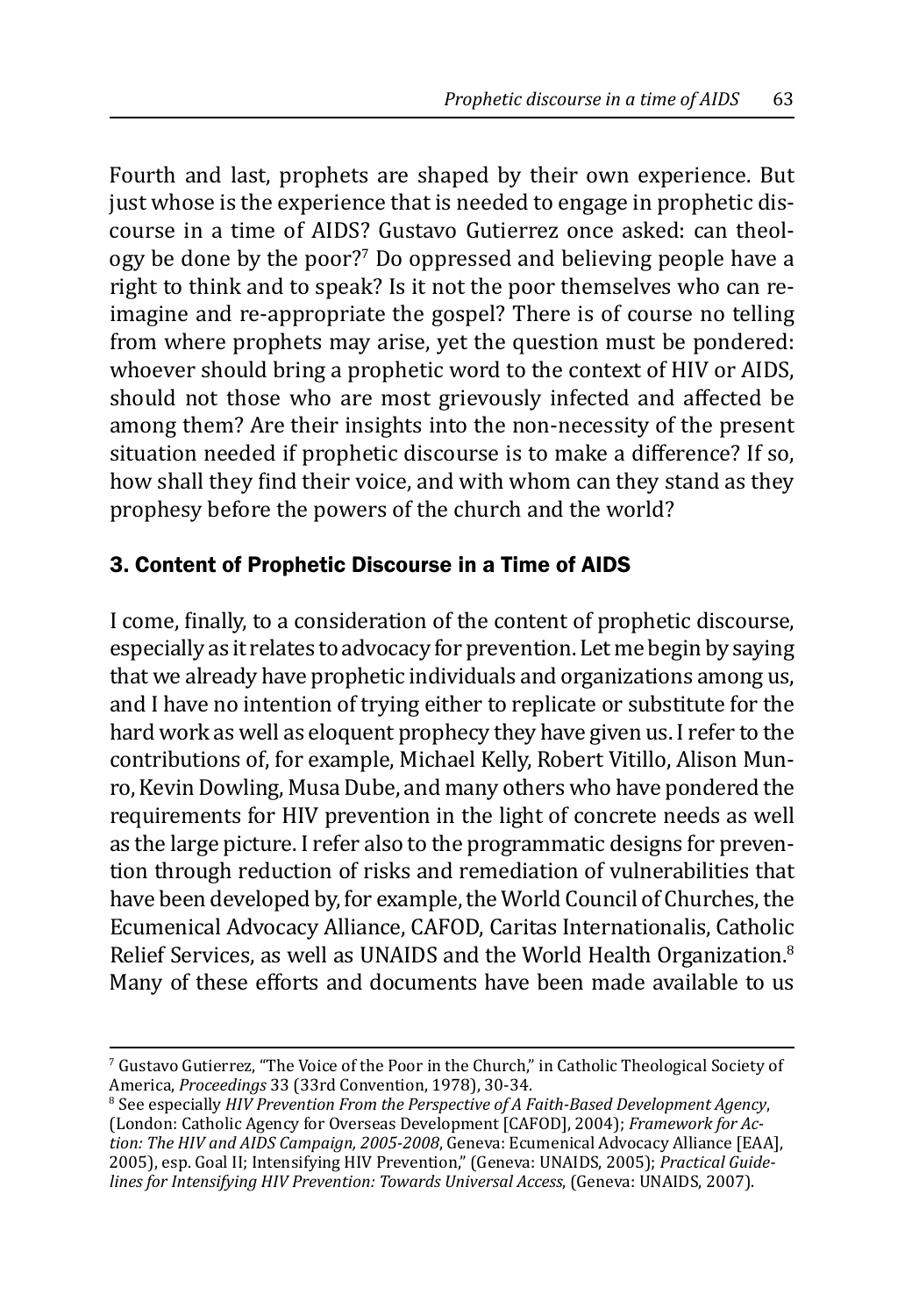prior to our gathering here for this consultation. All together, they reinforce the need for specificity yet integration and coordination; and they complement one another by providing essential pieces to what would otherwise be an incomplete view.

As I said, I do not want to repeat, and certainly not supplant, these efforts. What I will do is much simpler, more suggestive than programmatic, yet signalling something about the content for prophetic discourse in a time of AIDS. I propose, therefore, three somewhat disparate observations.

The first has to do with the approach to prophetic discourse modelled by the prophets in the Hebrew Bible/Old Testament. They begin by articulating their own and their people's *grief* – the primary announcement that 'things are not right'.<sup>9</sup> The substance of what these prophets say is not primarily a reprimand, but an articulation of sorrow and grieving over death. Theirs is a grief lodged in stories of human suffering. This is the kind of suffering that goes on for generations. It is 'a voice heard in Rama weeping' (Jer.31:15); peoples subjugated by peoples; women violated in their very persons; and everywhere relentless dying.10 In the Christian Scriptures and New Testament Jesus, too, spoke of this kind of suffering: 'Can you drink the cup that I will drink?' (Mark 10:38). The cup images the suffering of all persons, hence all kinds of sufferings. But at the heart of the image are the sufferings that are the consequence of injustice – the sufferings that do not have to be, the sufferings that cry out for an end not in death but in change.

Prophetic discourse concerned with the AIDS pandemic can begin also in nothing other than grief. It begins with the real stories of real persons and families and villages and cities and churches and nations. From these narratives, social criticism must follow, if much of the suffering does not have to be. 'No more,' the prophets must cry. 'No more' to false judgements, stereotyping, blaming and shaming; 'no more' to exploitation, indifference, domination; 'no more' to conditions of un-

<sup>9</sup> See Brueggemann, 20-21, and *passim*.

<sup>10</sup> See Margaret A. Farley, *Compassionate Respect* (New York: Paulist Press, 2002), 69-71.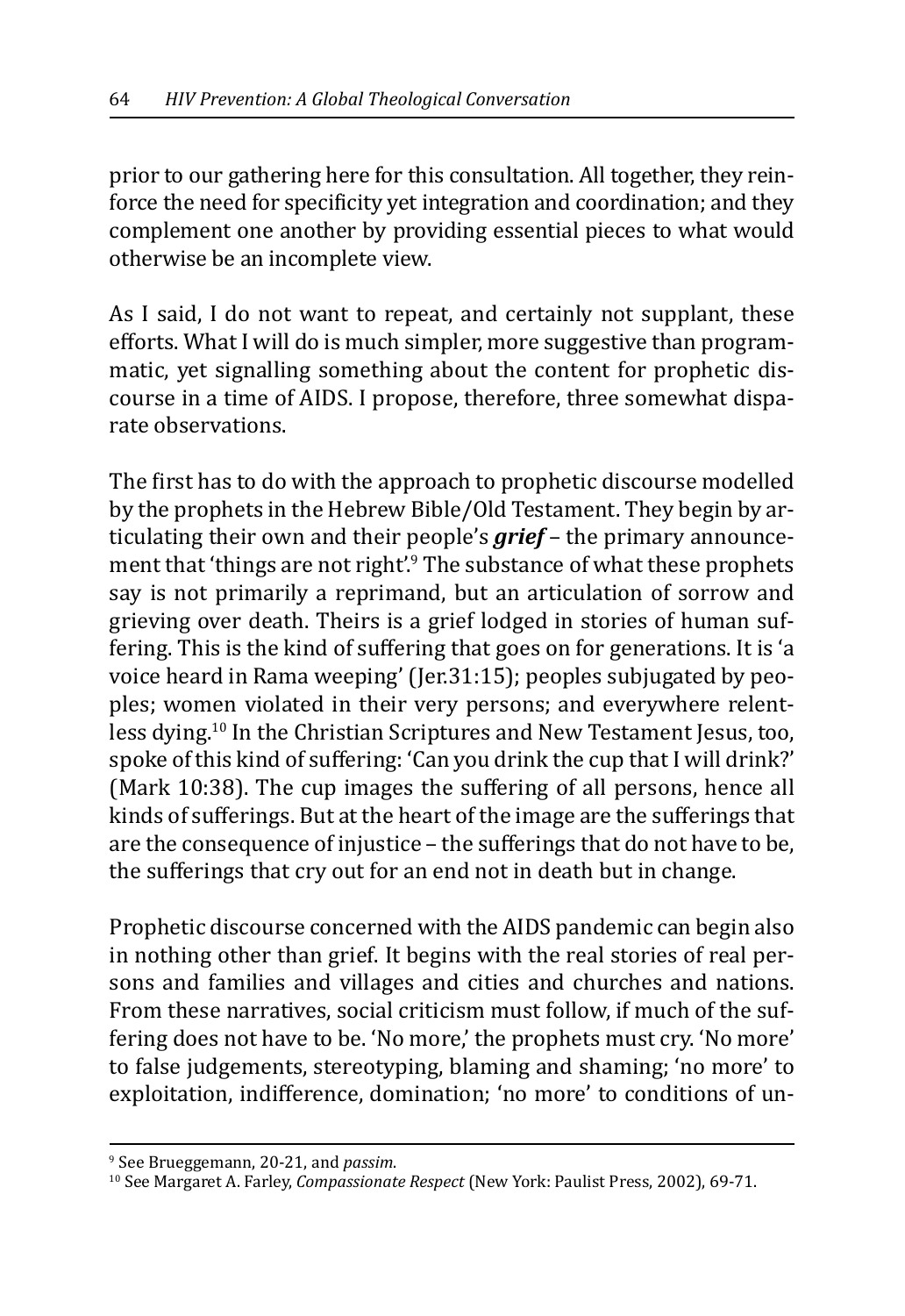freedom and the denial of dignity and rights; 'no more' to infection, sickness and dying that do not have to be. And hearers will not despair as long as the prophets can imagine with them the 'next step', the 'new possibility' that will bring change.

My second observation is that while prophets must speak to their own communities, the work of preventing the spread of HIV also crosses borders; it has become essentially *multi-cultural and interfaith*. Cross-cultural work has always been difficult, and so very many mistakes have been made in attempting it in the past. Therefore prophetic discourse may include in its task the bridging of what have been insurmountable divides – cultural, racial, gender, geographic, religious, class. New forms of learning and acting are required. Prophetic discourses of healing and hope challenge partnerships based on domination and submission; they foster partnerships based on mutual respect, a search for mutual understanding, and trust in interdependence. Prophetic discourse can embody the learnings that: (a) it is not possible simply to transplant the beliefs and practices of one culture into another; (b) no one culture should stand in general judgment of other cultures; and yet (c) not anyone can unreflectively and unconditionally respect every cultural practice – whether their own or another's; hence (d) people from diverse cultures can stand in solidarity with those who critique, in their own culture or another, practices from which people die; and (e) all peoples have responsibilities, each for the other and for all. Prophets of prevention must tell the stories that articulate and bring into being the hopes of peoples, the possibilities of their coming together to weep over similarly recognized tragedies, to laugh over similarly recognized incongruities, to stand in awe of one another, and to labour for common goals.

My third observation is about aspects of advocacy for HIV prevention that are most commonly accepted as controversial. As many others have noted, the controversies are not only about the use of condoms or needle exchange; they go much deeper. As a primary example, I focus here on issues of *sexuality*. As growing numbers of African women theologians are saying: the traditions of world religions in which many of them stand must find better ways to address problems of sexual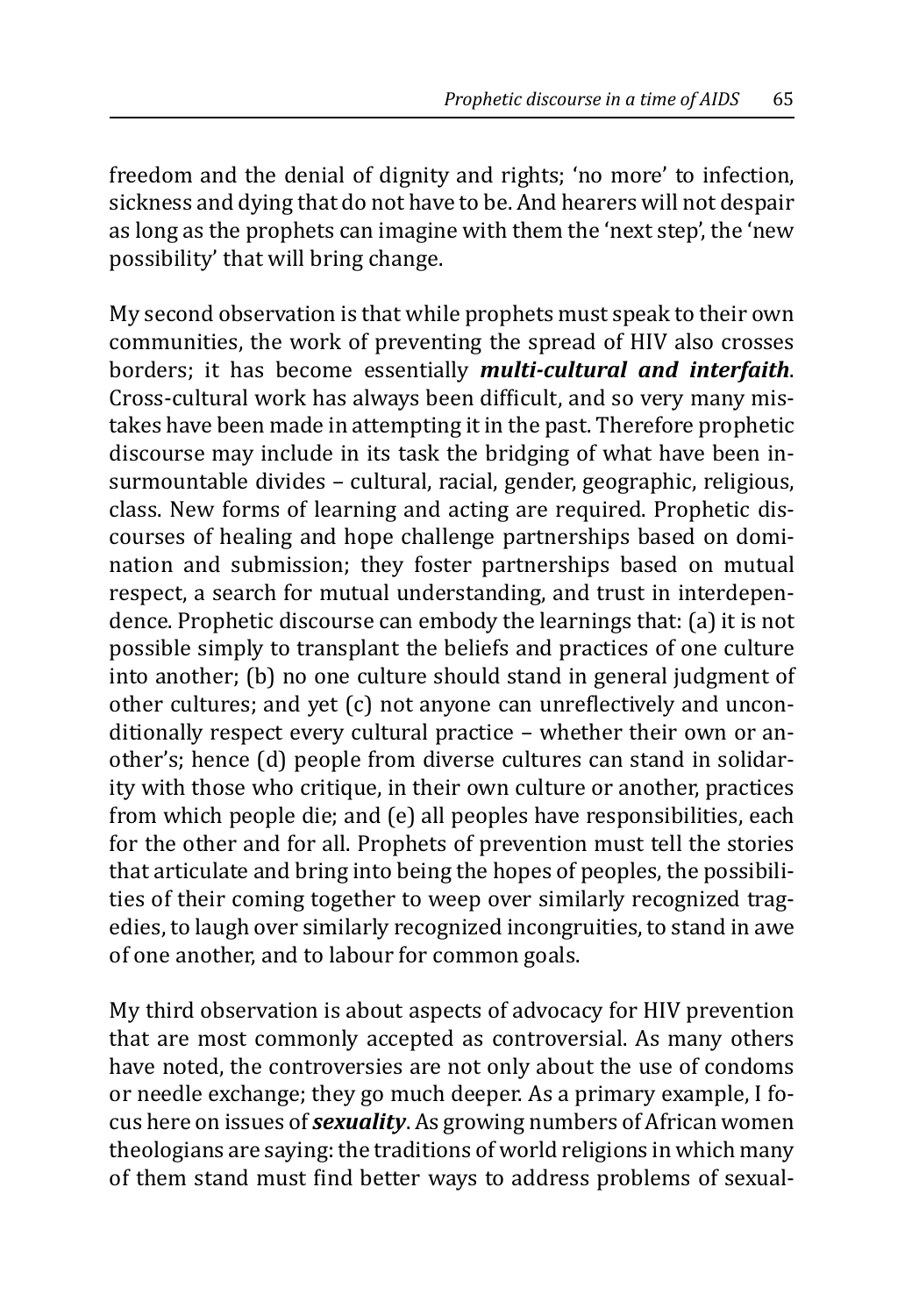ized stigma, discrimination, and gender bias. The favoured response of religious leaders has all too often been simply and vehemently to reiterate strong moral rules which, if they are adhered to, may guard people against risks from sexual activities. Ironically, the sheer repetition of traditional moral rules has frequently served only to heighten the shame and the stigma associated with AIDS, and to promote misplaced judgments on individuals and groups (especially women). The perpetuation of a morality based predominantly on taboos (which by definition are non-reflective) reinforces the sort of divine punishment motif that the book of Job was against, and it ignores the genuine requirements of justice and truth in sexual relationships.

The AIDS crisis, as I have indicated above, presents a clear situation in which faith traditions must address their own traditional teachings about sexuality, and they must rethink the gender bias that remains deep within their teachings and practices. It would be naive to think that cultural patterns that make women vulnerable to AIDS are not influenced by world religions (and vice versa) whose presence is longstanding in their countries. Fundamentalism takes varied forms, but many of them are dangerous to the health of women. Questions must be pressed about the role of patriarchal religions in making women invisible – even though women's responsibilities are massive, and their own agency can be crucial and strong.

I long ago came to the conviction that the sexual sphere of human life must be governed not by taboos but by considerations of justice. I have also become convinced that what justice means in the sexual sphere is not very different from what justice means in other spheres of human life, whether social, political, or economic. Questions of same-sex relationships, or of condoms, or of marital relationships, are questions of justice, and they must be measured by the criteria of justice that govern human relationships more generally. These are not isolated and individualistic questions; they go to the very roots of morality – including Christian morality.<sup>11</sup> The question to be asked is not whether

<sup>11</sup> See Margaret A. Farley, *Just Love: A Framework for Christian Sexual Ethics* (New York: Continuum, 2006) for an explanation of what I can only allude to here.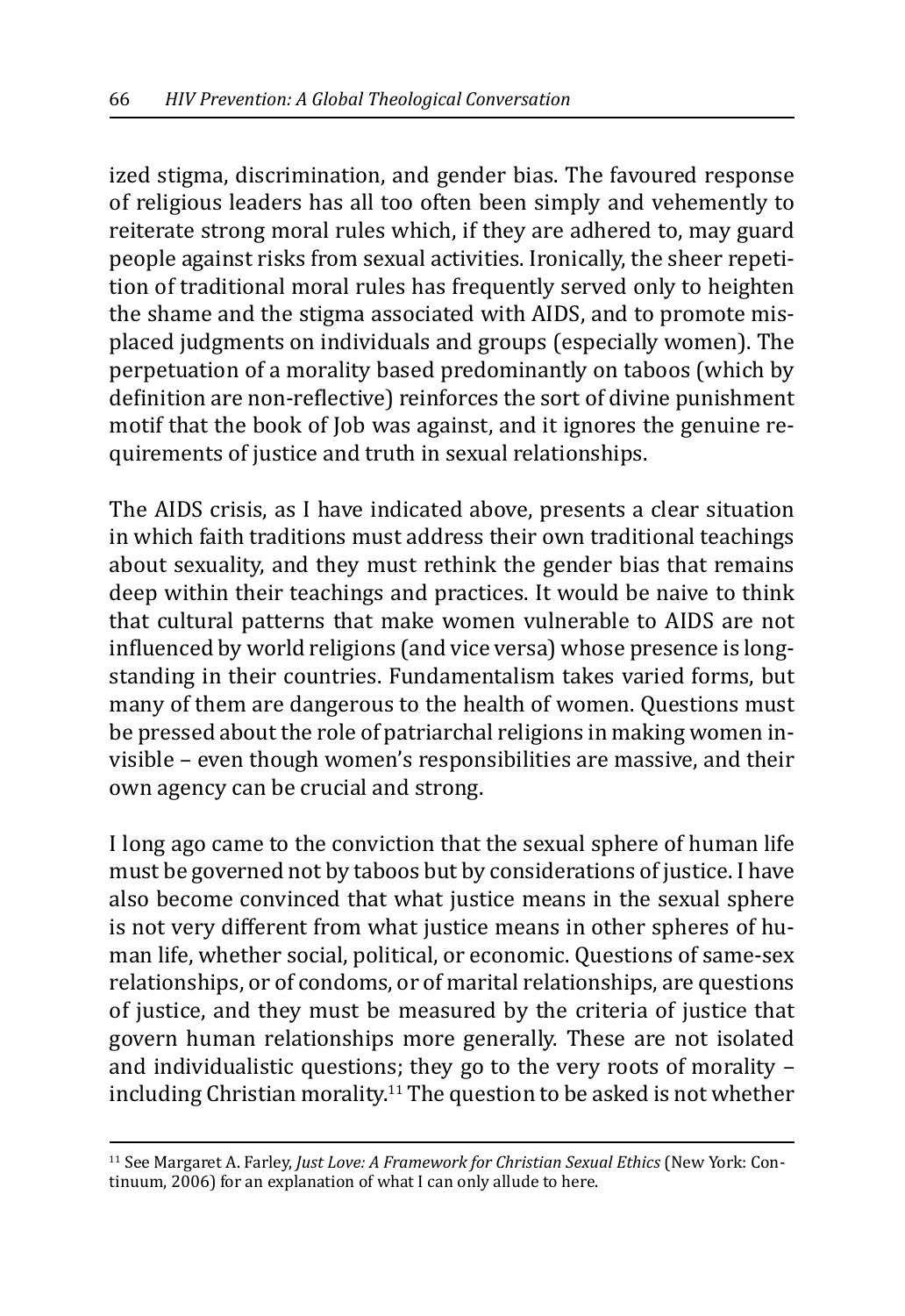this or that sexual act in the abstract is morally good, but rather, when is sexual expression appropriate, morally good and just, in a relationship of any kind. With what kinds of motives, under what sorts of circumstances, in what forms of relationships, do we render our sexual selves to one another in ways that are good, true, right, and just?

Prophetic discourse regarding HIV/AIDS prevention must incorporate new understandings of human sexuality and the requirements of justice. Norms for sexual relationships and activities must take into account the concrete reality of human persons, particularly their capacities for freedom and relationality. It is only within a new framework (with of course roots in the tradition, although not clearly recognized in the tradition) that human sexuality as a whole can be understood, and specific questions such as the justifiability of the use of condoms can be resolved.12

A sexual ethic that remains too much in the form of a morality of taboo has led to an interpretation and rejection of some means of HIV and AIDS prevention—in particular, the use of condoms—because they are considered forms of contraception. This, however, misses (somewhat tragically) the point that their use in this context has nothing to do with a contraceptive goal; it has only to do with preventing people from dying.13 I applaud the work of scholars like James Keenan on issues of condom use.14 His appeals to well entrenched principles in the Christian tradition (such as material cooperation, toleration, epikeia and double effect) are extremely important and, in my view, sound. Yet we must go further. Issues of condom use cannot be reduced to questions of 'lesser evil', or even of 'double effect'. They arise only because larger frameworks for Christian sexual ethics have not been challenged – as they must be. My own proposal in this regard is that justice-norms for sexual relationships include requirements to treat

<sup>&</sup>lt;sup>12</sup> See Farley, 2006, op. cit

 $13$  Condoms are a necessary strategy, and should not raise a moral problem as such. They are a necessary, but not sufficient strategy. This is an issue that is both exaggerated and underplayed, to the detriment of many efforts at HIV and AIDS prevention.

<sup>14</sup> See James F. Keenan, ed., *Catholic Ethicists and HIV/AIDS Prevention* (New York: Continuum, 2002).